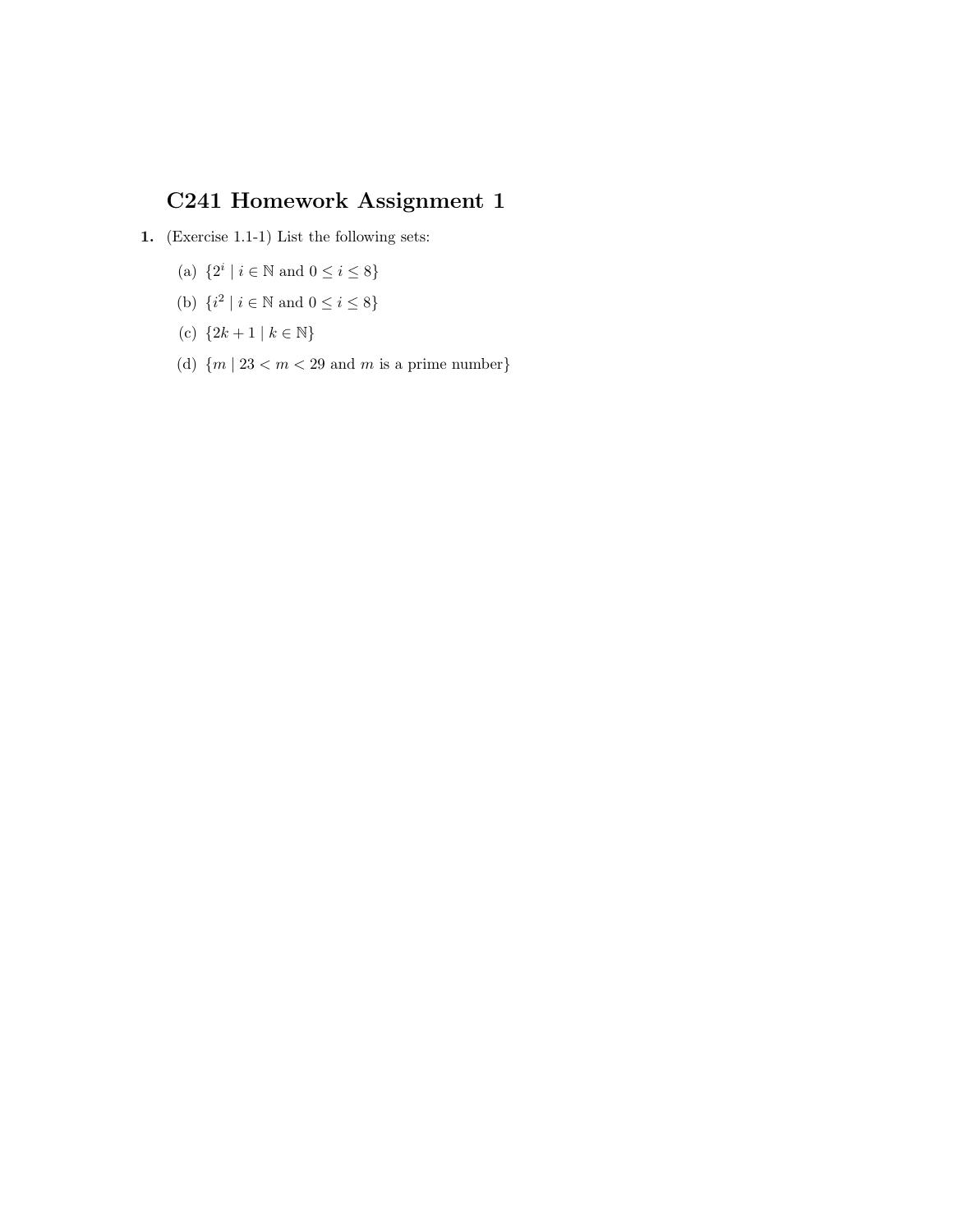2. (Exercise 1.1-2) Let  $A = \{a, b\}$ ; let  $B = \{1, 2, 3\}$ ; let  $C = \emptyset$ ; and let  $D =$  ${a, b, c, d}$ . List the following sets:

| (a) $A \cup B$           | $(f)$ $A \cup C$             |
|--------------------------|------------------------------|
| (b) $A \cap B$           | (g) $A \cap D$               |
| (c) $A \times B$         | $(h)$ $A^3$                  |
| (d) $\mathcal{P}(A)$     | (i) $\mathcal{P}(\emptyset)$ |
| (e) $B \times \emptyset$ | (j) $(D \cap A) \times B$    |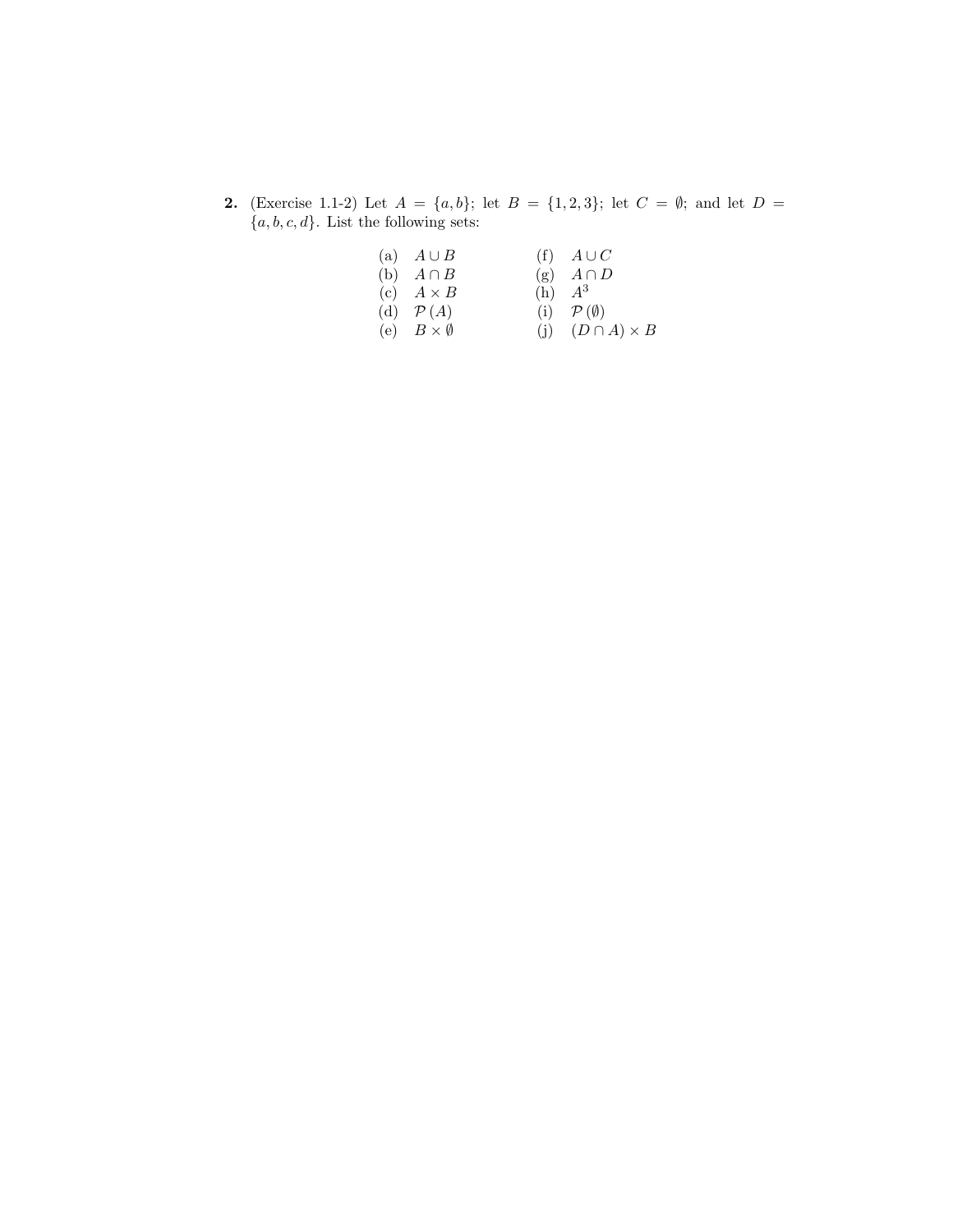- 3. Let  $A = \{a, b\}$ ,  $B = \{1, 3, 5\}$ , and  $C = \{\oplus, \otimes\}$ .
	- (a) List the set  $A \times B$ .
	- (b) List the set  $A\times (B\times C).$
	- (c) List the set  $A \times B \times C$ .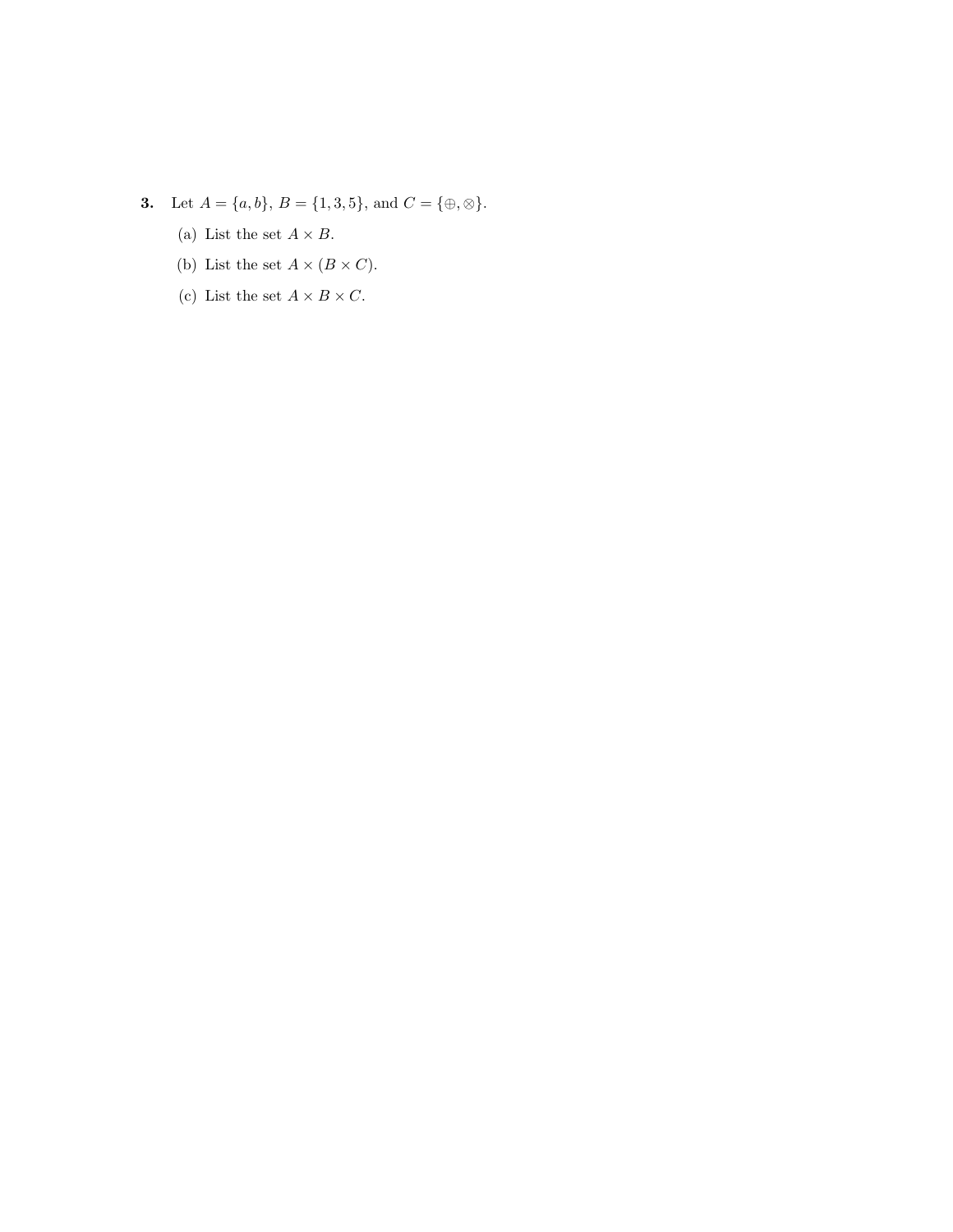- 4. (Exercise 1.1-3) Let  $A = \{a, b\}$ ; let  $B = \{1, 2, 3\}$ ; and let  $E = A \times B$ . List the following sets:
	- (a)  $\{(x, y, y) | (x, y) \in E\}$
	- (b)  $\{(x, x) | x \in E\}$
	- (c)  $\{(y, z) | (x, y) \in E \text{ and } z \in B\}$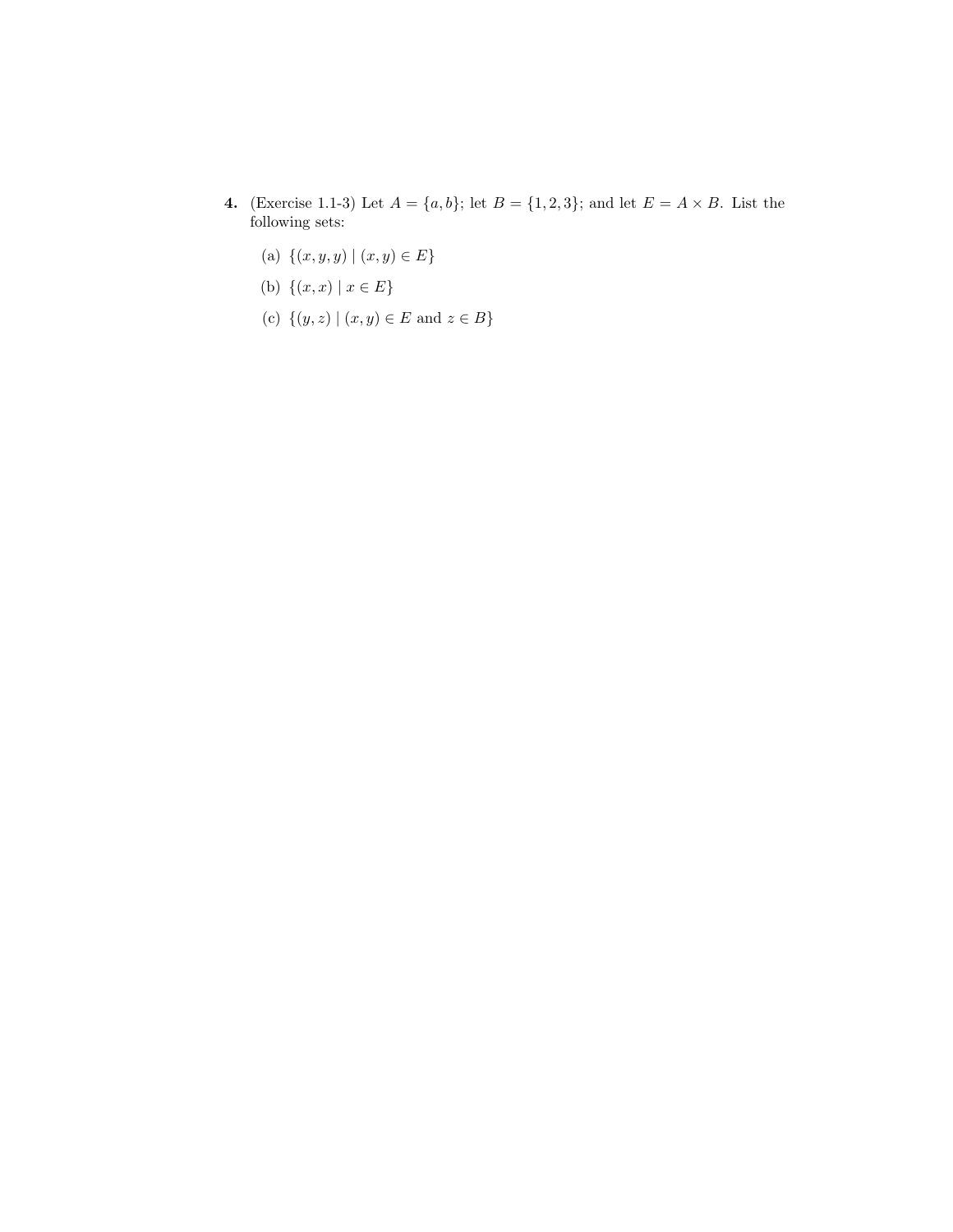5. List the first twelve elements of the set

$$
F = \{ f_k \in \mathbb{N} \mid f_1 = 1, f_2 = 2, \text{ and for any } k \ge 1, f_{k+2} = f_k + f_{k+1} \}
$$

That is, list  $\{f_1, f_2, ..., f_{12}\}$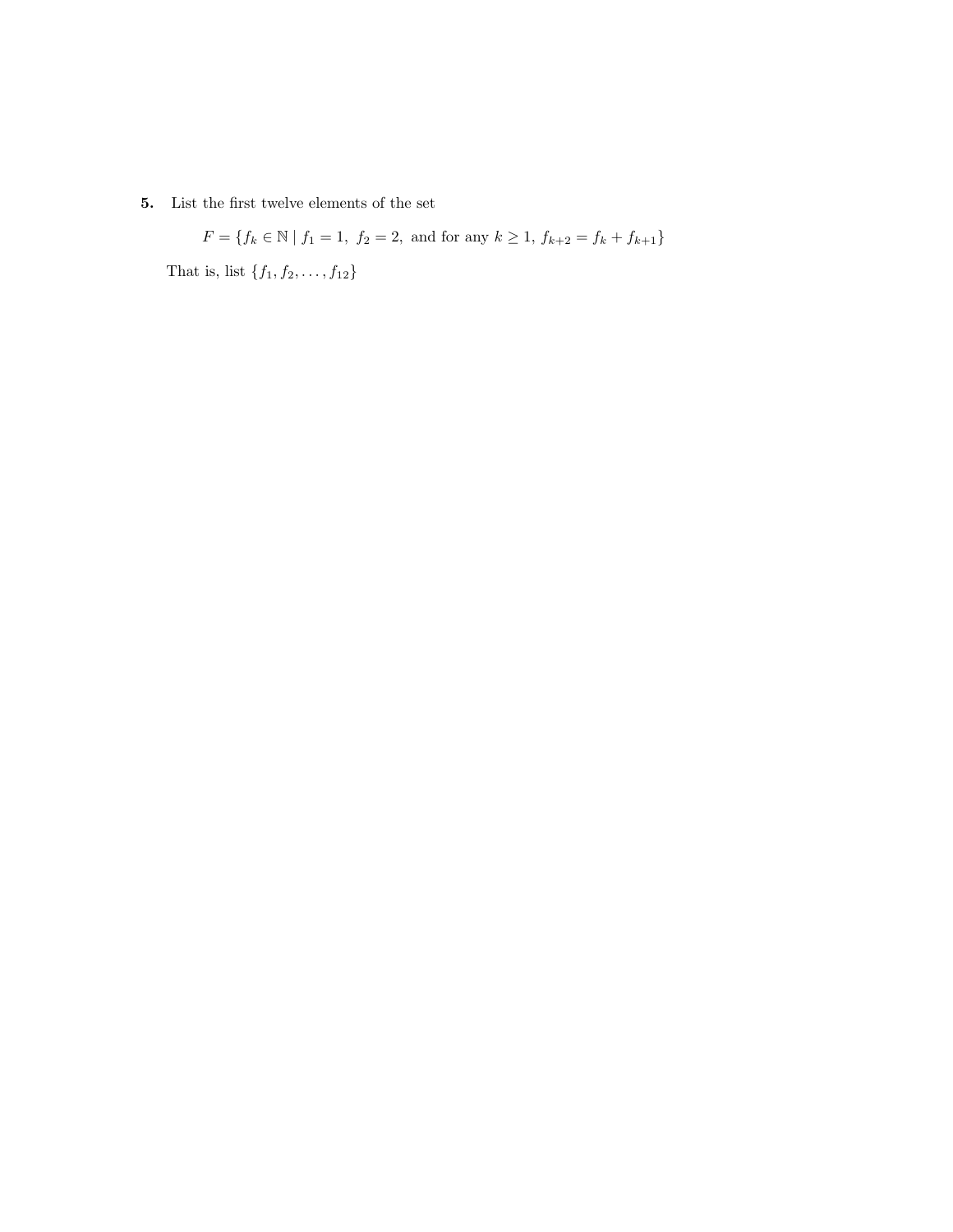**6.** Let  $V = \{1, 2, 3\}$ . List the set  $\{xyxz|x, y, z \in V\}$  of words in  $V^+$ .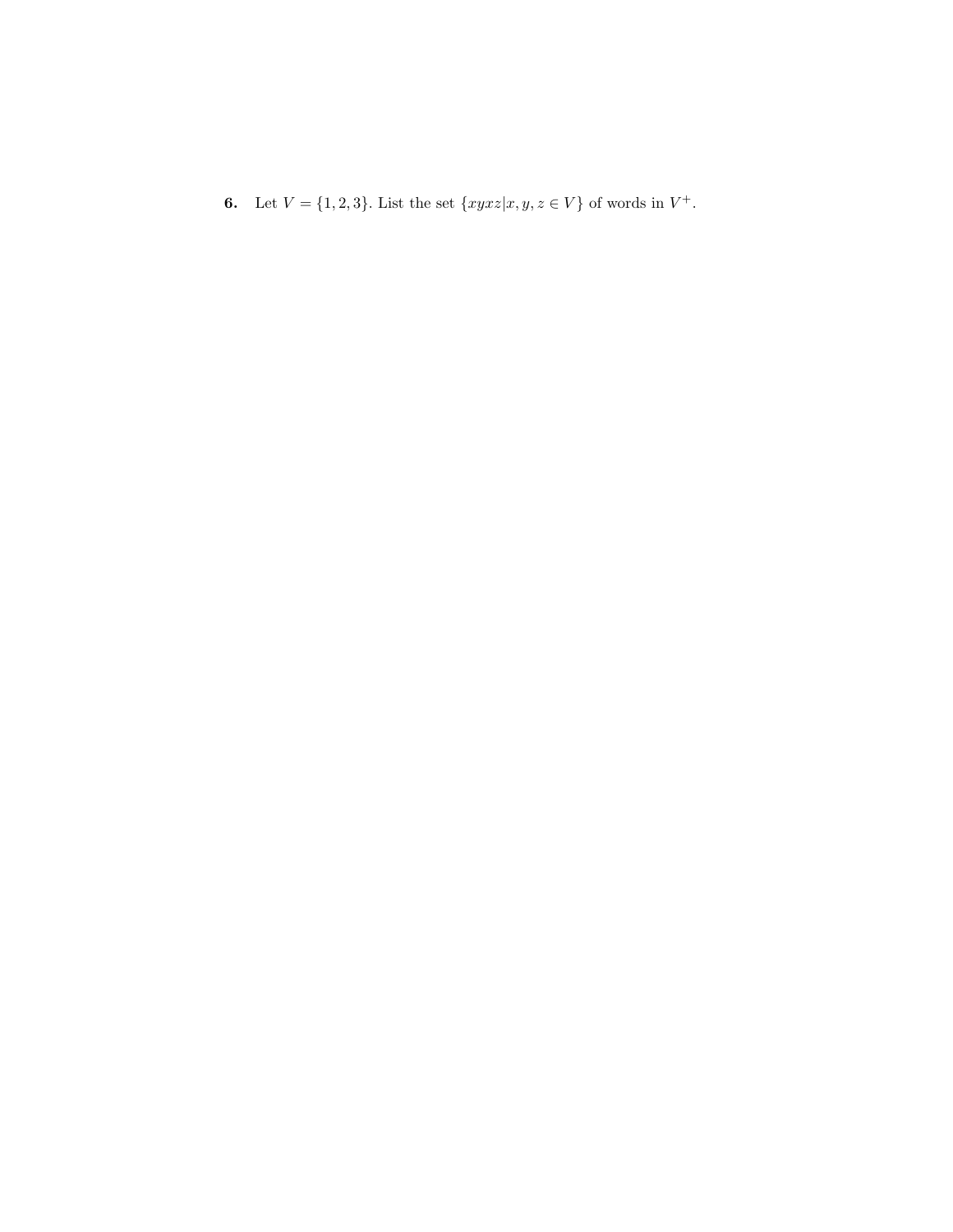- 7. (Exercise 1.3-1) Let  $V = \{a, b, \$\}.$  For each of the following languages  $L_i \subseteq V^+$ , list enough elements to make it clear what each contains.
	- (a) In language  $L_1$  each word has exactly one  $\$$  and equally many  $\mathtt a$  s as  $\mathtt b$  s.
	- (b) In each word of language  $L_2$ , a s and b s alternate with any number of  $\$ s mixed in.
	- (c) In each word of language  $L_3,$  no  ${\tt a}$  occurs next to  ${\tt a}$   ${\tt b}$  .
	- (d)  $L_4 = \{u \hat{\ } \mathbf{\$} \hat{v} \mid u \in \{\mathbf{a}\}^+ \text{ and } v \in \{\mathbf{\$},\mathbf{b}\}^+\}$
	- (e)  $L_5 = \{ \mathbf{a}^k \mathbf{\hat{s}} \mathbf{\hat{b}}^k \mid k \in \mathbb{N} \}$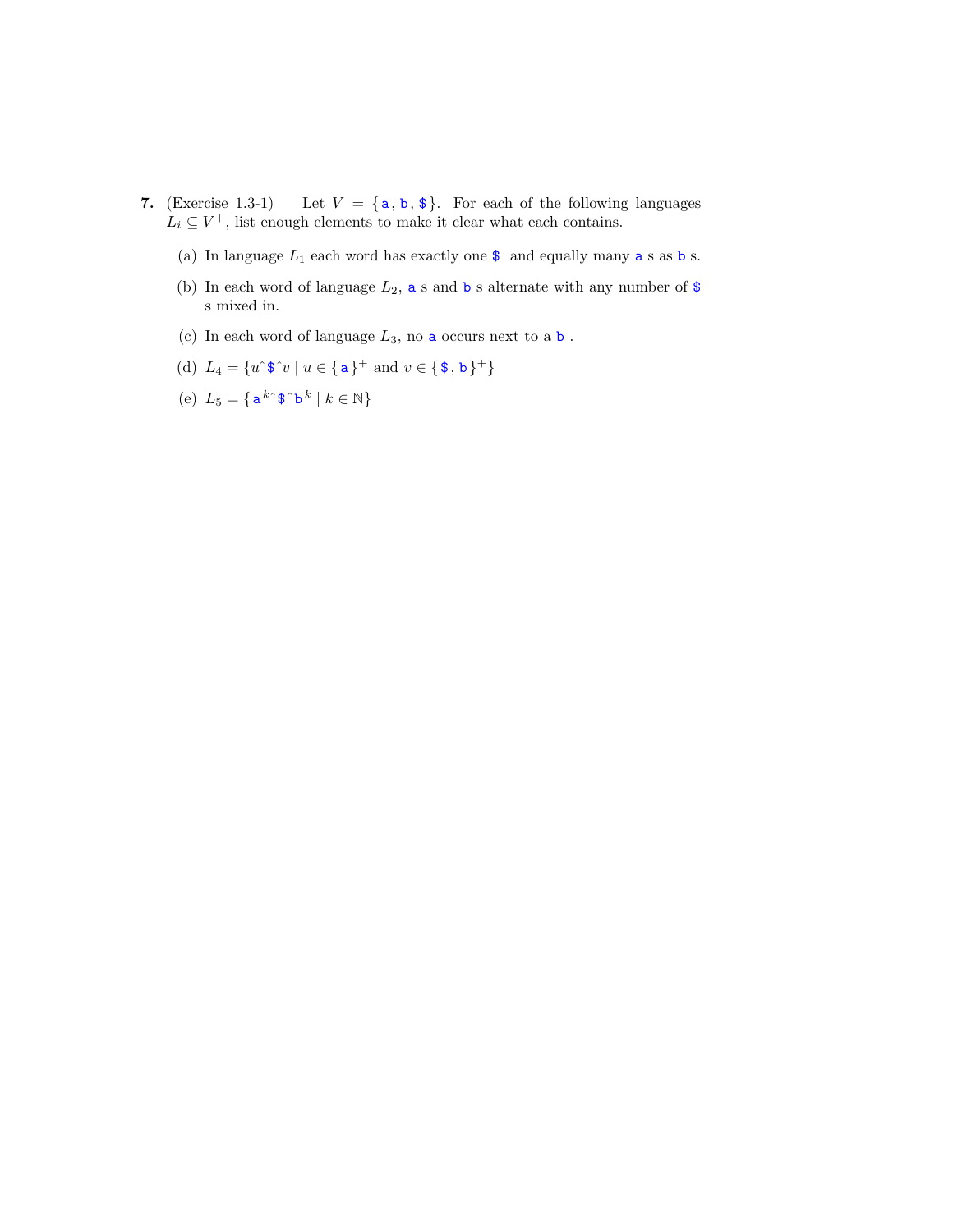What does this STMT program compute? Trace its execution by hand for a few small values or A and B. Place a statement in the empty assertion at the end of the program saying what condition holds at that point. Explain why the program satisfies your assertion when it reaches the end .

```
{x = A \in \mathbb{W} \text{ and } y = B \in \mathbb{W}}begin
while x \neq y do
  if x < ythen y := y - xelse x := x - yend
\left| \begin{array}{ccc} \end{array} \right|
```
(Optional) Write and test a program in the language of your choice (preferably Scheme) that performs the same computation as the given program above.

8.